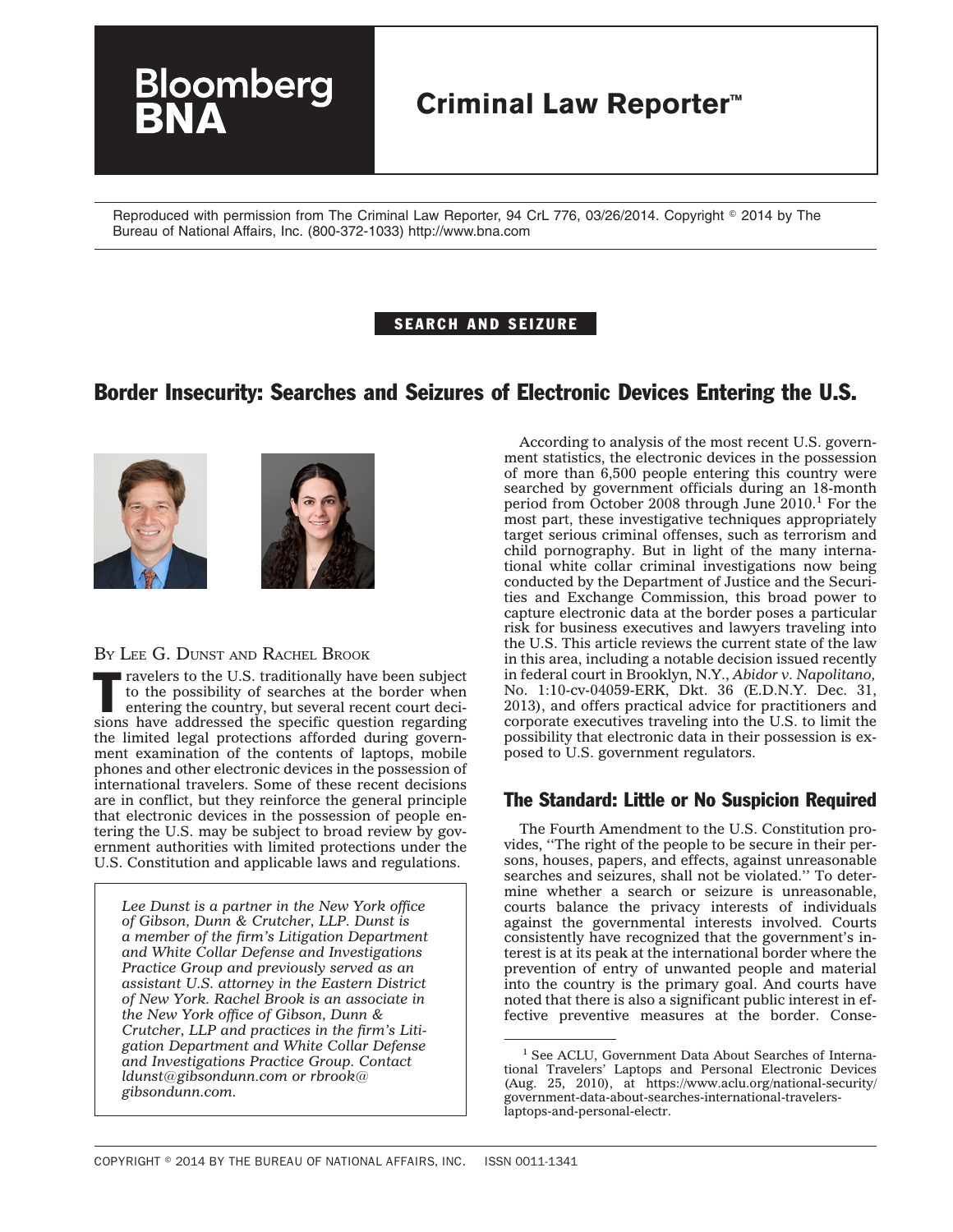quently, at the U.S. border, the Fourth Amendment's reasonableness balance tips in favor of the government's interest, and routine searches of people and items in their possession are permissible even in the absence of reasonable suspicion, probable cause, or a warrant—which the courts have referred to as the ''border search doctrine.''

On the other hand, courts have recognized that Fourth Amendment protections are of great importance ''where . . . the property to be searched is a computer hard drive.'' *United States v. Galpin*, 720 F.3d 436, 446 (2d. Cir. 2013). In fact, ''advances in technology and the centrality of computers in the lives of average people have rendered the computer hard drive akin to a residence in terms of the scope and quantity of private information it may contain,'' the *Galpin* court said. As a result, courts recognize that ''the potential for privacy violations occasioned by an unbridled, exploratory search of a hard drive is enormous,'' the court said in *Galpin*. But courts continue to find that the governmental interest in national protection outweighs this privacy interest, and regulations allow for the possibility of suspicionless searches of electronics at international borders.

In August 2009, both U.S. Immigration and Customs Enforcement and U.S. Customs and Border Protection issued directives explicitly authorizing the search and seizure of electronic devices at international borders "with or without individualized suspicion." ICE Directive No. 7-6.1, § 6.1; CBP Directive No. 3340-049, § 5.1.2. These directives allow for ''the inspection of any files and images stored on electronic devices, the performance of searches on the electronic devices, the detainment of electronic devices for a reasonable time to perform such searches, and the copying of stored information to facilitate inspection,'' the court recently said in *Abidor*.

Prior to these recent CBP and ICE regulations, Judge Lewis A. Kaplan of the U.S. District Court for the Southern District of New York held that laptop computers are equivalent to other closed containers subject to routine border searches without reasonable suspicion or probable cause. *United States v. Irving*, No. S3-03-0633, 2003 WL 22127913, at \*5 (S.D.N.Y. Sept. 15, 2003). The *Abidor* court also recognized that ''laptop searches have proven essential to detecting people and materials that should be blocked from entering the United States,'' such as video clips reflecting terrorist activities and child pornography, both of which have been found through routine border searches of electronic devices.2

The U.S. Court of Appeals for the Second Circuit later affirmed Kaplan's *Irving* decision, finding, in particular, that searches of two computer discs were permissible. *United States v. Irving*, 452 F.3d 110, 124 (2d Cir. 2006). However, in *Irving*, the Second Circuit did not opine on the appropriateness of border searches of electronics without reasonable suspicion because it found reasonable suspicion existed in that case. Three other circuit courts have addressed this issue head on. The Third and Fourth Circuits have both held that electronic devices may be searched without reasonable suspicion as part of a routine border search. *United States v. Linarez-Delgado*, 259 F. App'x 506 (3d Cir. 2007); *United States v. Ickes*, 393 F.3d 501 (4th Cir. 2005).

<sup>2</sup> *Abidor*, at 27 (citing Michael Chertoff, *Searches Are Legal, Essential*, USA TODAY, July 16, 2008, at A10).

The Ninth Circuit is the outlier, recently holding that reasonable suspicion may be required for border searches of electronic devices in certain circumstances. *United States v. Cotterman*, 709 F.3d 952, 957 (9th Cir. 2013) (en banc). The Ninth Circuit distinguished between ''quick look'' searches of electronics versus ''forensic examinations,'' which are more extensive, exhaustive searches of a copied hard drive that intrude on privacy to a greater degree. The court held that ''forensic examination'' searches require reasonable suspicion, which was present based on the facts in that case.

#### The *Abidor* Decision

In *Abidor*, Judge Edward R. Korman of the U.S. District Court for the Eastern District of New York agreed that reasonable suspicion should exist before border patrol officers conduct more extensive searches of electronic devices. But he declined to make reasonable suspicion such a formal requirement for such searches at the border because, in practice, ''extremely limited resources available to conduct comprehensive forensic searches necessarily limits such searches to situations where some level of suspicion is present,'' Judge Korman said. This case is notable for many reasons, including its potential application to the tens of millions of people traveling annually through John F. Kennedy International Airport, which is located in the Eastern District of New York<sup>3</sup>

The *Abidor* case involved a graduate student who, in May 2010, was traveling on an Amtrak train from Montreal to New York City when the train stopped at a CBP inspection point. After reviewing the student's customs paperwork and passport and asking several questions, a CBP officer requested that the student turn over his belongings, including a laptop, a digital camera, a hard drive and two mobile phones, for further inspection. All of the electronic items were searched during the five hours that the student was stopped at the checkpoint, and the laptop and hard drive were retained for 11 days for additional inspection and then mailed back to the student.

The inspection of the student's electronic devices was authorized by the 2009 CBP and ICE regulations that allow border patrol officers to conduct suspicionless searches of any electronic devices that travelers seek to carry across an international border. The student, along with two associations, one representing defense lawyers and the other representing photojournalists, brought a lawsuit seeking a declaratory judgment that the CBP and ICE policies violate the First and Fourth Amendments.

On Dec. 31, Judge Korman dismissed the case, holding that the CBP and ICE policies were constitutional and reasonable suspicion is not required for a cursory manual search of an electronic device at the border. Judge Korman emphasized that ''the Government's interest in preventing the entry of unwanted persons and effects is at its zenith at the international border.''

Looking at the facts of the *Abidor* case, reasonable suspicion existed prior to the search of the student's electronic devices. In response to routine questioning, the student revealed that he had briefly lived in Jordan

<sup>3</sup> See John F. Kennedy International Airport: Facts and Information, Statistics, available at [http:www.panynj.gov/](http://www.panynj.gov/airports/jfk-facts-info.html) [airports/jfk-facts-info.html](http://www.panynj.gov/airports/jfk-facts-info.html) (data from 2012).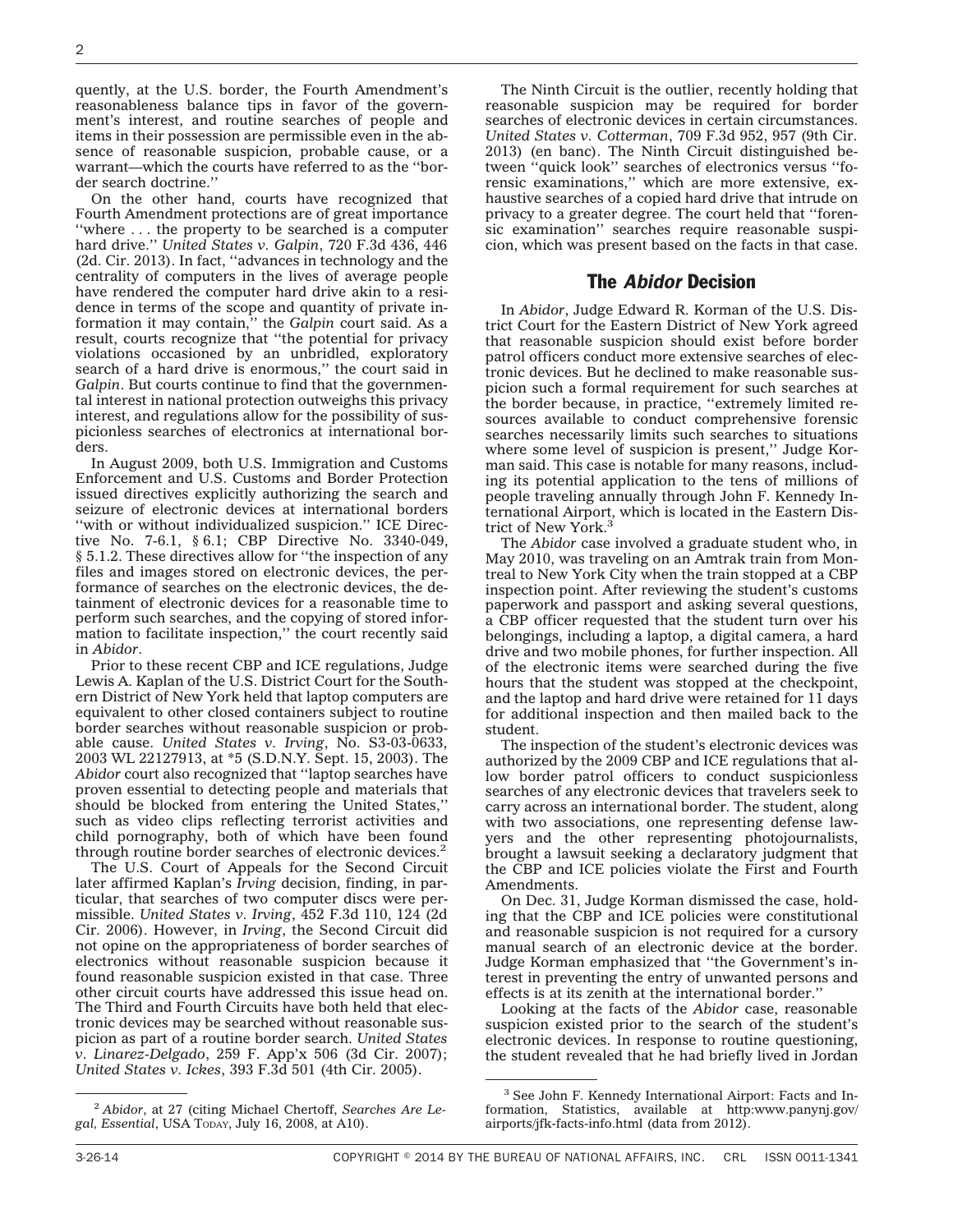and visited Lebanon in the past year, but the U.S. passport that he presented to the CBP officer did not contain visas to these countries. Only after being questioned further about his travel did the student reveal that he also had a French passport in his possession, which held his visas for Jordan and Lebanon. At this point, the CBP officer asked the student to bring his belongings to a nearby location and conducted a ''quick look'' search of the electronic devices. During the inspection, the officer found photographs depicting rallies of Hamas and Hezbollah, both of which are designated by the State Department as terrorist organizations. The student explained that he had these images on his computer because he was researching the modern history of Shiites in Lebanon for his Ph.D. Consequently, the CBP officer retained the student's laptop and hard drive for further inspection by ICE, and the devices were returned to him 11 days later.

Judge Korman decided that there is currently no need for a formal reasonable suspicion requirement for border searches of electronics, given that most searches at the border are conducted de facto with reasonable suspicion such as that found in *Abidor*. But he said that in the event that ''suspicionless forensic computer searches at the border threaten to become the norm, then some threshold showing of reasonable suspicion should be required.'' In the meantime, the rule regarding border searches remains the same in most jurisdictions in the U.S.: Searches of electronic devices without suspicion are permissible.

### Concerns: Individual Privacy Interests

The 2009 CBP and ICE regulations authorizing suspicionless searches of electronics at international borders have led to increased concern about the privacy of electronically stored personal information. Through such searches, authorities can obtain access to travelers' email accounts, bank accounts, Social Security numbers, personal photographs, passwords and work materials.

Special concerns have arisen for attorneys who travel for work, given their obligation to maintain the confidentiality of their clients' case files and information. The National Association of Criminal Defense Lawyers was one of the plaintiffs in *Abidor*. NACDL members are criminal defense attorneys who routinely travel internationally for professional purposes, carrying electronic devices that contain privileged and confidential client materials. In *Abidor*, NACDL argued that the CBP and ICE regulations interfere with its members' ability to represent their clients because they must consider the risk that client materials could be reviewed, copied and retained at the border by the government, which is often an adversary in cases or investigations.

## Protecting Sensitive Electronic Information

While individual privacy concerns are compelling, U.S. courts find that the scale tips in favor of the governmental interest in monitoring the international borders, as do courts in many other countries around the world that also permit suspicionless border searches of electronics. For example, the United Kingdom Terror Law Schedule 7, § 8 authorizes searches of electronic devices without reasonable suspicion. Thus, even if laws in the U.S. required reasonable suspicion for bor-

der searches of electronics, people traveling internationally with devices would still risk searches at other international borders.

Moreover, another privacy risk to electronic data confronted by people, whether traveling abroad or not, is the risk of losing laptops and other devices. A study reported that more than 16,000 laptops are lost or mislaid in airports weekly by U.S., European and United Arab Emirates business travelers. $4$  Thus, given the risk of loss or border search of a device, people should take steps to protect their electronically stored business and personal information. The 2009 ICE and CBP directives provide several protective measures for sensitive information, and there are other precautions that people can take on their own to safeguard their private data.

# *Protective Measures Provided by CBP and ICE Directives*

The CBP and ICE directives provide guidelines for border searches of electronic devices aimed at minimizing intrusions of privacy. Both directives require that searches be completed within a reasonable time, which under the CBP rule is within five days and under the ICE rule is within 30 days. CBP Directive § 5.3.1; ICE Directive § 8.3(1). Before detaining or copying a device to continue a border search after a traveler leaves the border search site, the CBP officer must obtain supervisory approval, though such pre-approval is not required under the ICE directive. CBP Directive § 5.3.1.1.

Reasonable suspicion of a violation of laws enforced by the CBP or ICE must exist if a border patrol officer wants to share a device or information therein with another federal agency for assistance with determining the meaning or value of the information. CBP Directive § 5.3.2.3; ICE Directive § 8.4(2)(b). Additionally, the CBP directive requires supervisory approval prior to seeking such assistance. CBP Directive §§ 5.3.2.4.

The CBP and ICE directives both require that once information is reviewed, if it is found to be irrelevant (or in the case of CBP rules, it is found that no probable cause exists to believe the information is evidence or the fruit of a crime that CBP is authorized to enforce), all copies must be destroyed within seven days (seven business days for ICE) of the determination, unless special circumstances exist.<sup>5</sup> CBP Directive  $\S$  5.3.1.2; ICE Directive  $\S$  8.5(1)(e). Even where special circumstances exist, border patrol officers must obtain supervisory permission to hold the device or copies of information for more time, and copies still must be destroyed no later than 21 days after the determination. CBP Directive § 5.3.1.2; ICE Directive § 8.5(1)(e).

Finally, the CBP and ICE directives contain special provisions addressing the handling of privileged or sensitive materials, including legal materials, medical records and work-related information carried by journal-

<sup>4</sup> *Airport Insecurity: The Case of the Lost & Missing Laptops*, Ponemon Institute LLC, 3 (July 29, 2008), [http://](http://www.dell.com/downloads/global/services/dell_lost_laptop_study_emea.pdf) [www.dell.com/downloads/global/services/dell\\_lost\\_laptop\\_](http://www.dell.com/downloads/global/services/dell_lost_laptop_study_emea.pdf)

[study\\_emea.pdf.](http://www.dell.com/downloads/global/services/dell_lost_laptop_study_emea.pdf) <sup>5</sup> The CBP directive allows two categories of information to be retained without probable cause: (1) information regarding immigration, customs and other related enforcement matters; and (2) terrorism information, which can be provided to the federal agency responsible for analyzing such information. CBP Directive §§ 5.4.1.2 & 5.4.1.4.